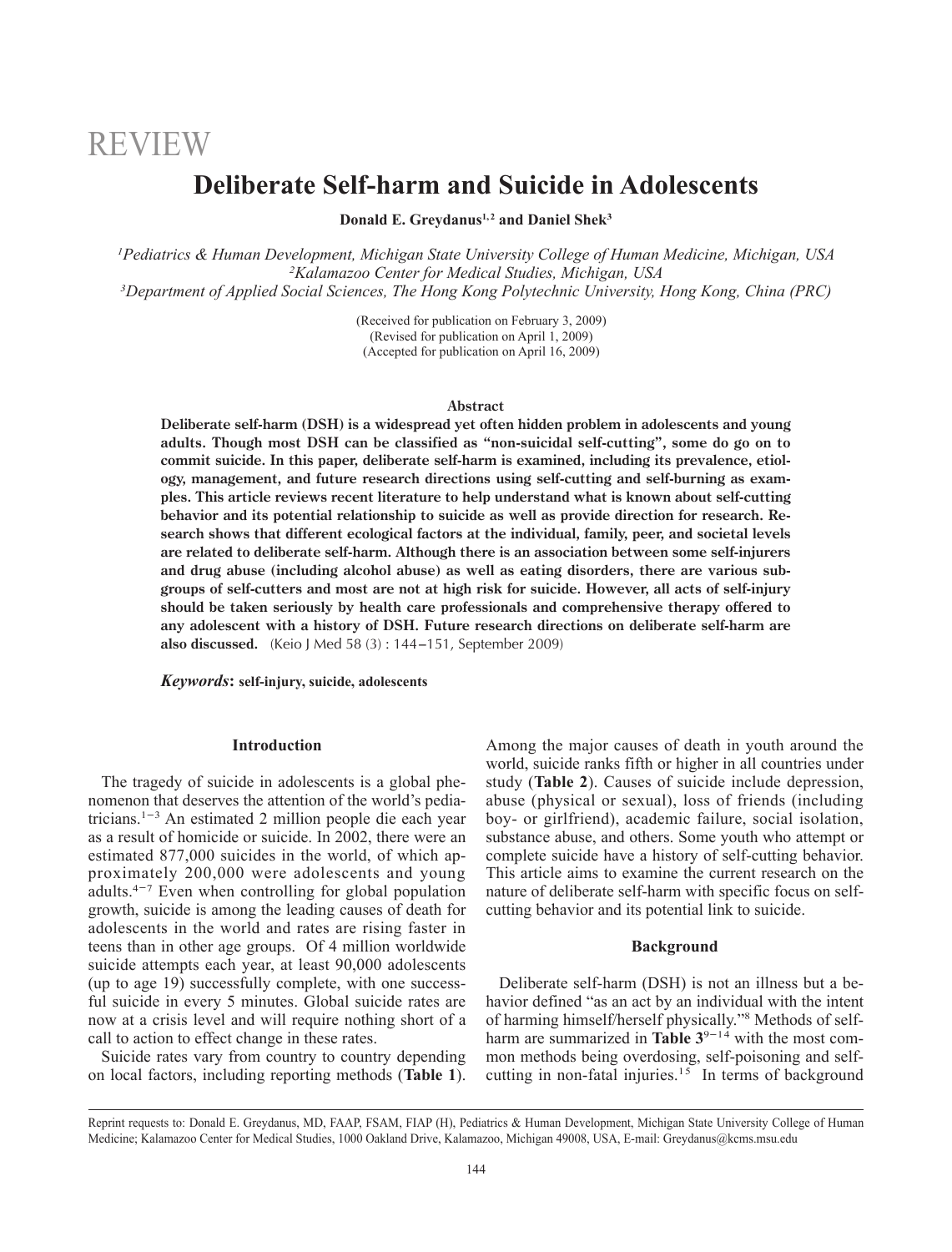| Country                   | Males | Females |
|---------------------------|-------|---------|
| Greece                    | 3.8   | 0.8     |
| Portugal                  | 4.3   | 2.0     |
| Italy                     | 5.7   | 1.6     |
| Spain                     | 7.1   | 2.2     |
| Netherlands               | 9.1   | 3.8     |
| Sweden                    | 10.0  | 6.7     |
| Japan                     | 10.1  | 4.4     |
| Israel                    | 11.7  | 2.5     |
| United Kingdom            | 12.2  | 2.3     |
| Germany                   | 12.7  | 3.4     |
| Denmark                   | 13.4  | 2.3     |
| France                    | 14.0  | 4.3     |
| Bulgaria                  | 15.4  | 5.6     |
| Czech Republic            | 16.4  | 4.3     |
| Poland                    | 16.6  | 2.5     |
| Ukraine                   | 17.2  | 5.3     |
| Hungary                   | 19.1  | 5.5     |
| Austria                   | 21.1  | 6.5     |
| Ireland                   | 21.5  | 2.0     |
| <b>United States</b>      | 21.9  | 3.8     |
| <b>Belarus</b>            | 24.2  | 5.2     |
| Canada                    | 24.7  | 6.0     |
| Switzerland               | 25.0  | 4.8     |
| Australia                 | 27.3  | 5.6     |
| Norway                    | 28.2  | 5.2     |
| Estonia                   | 29.7  | 10.6    |
| Finland                   | 33.0  | 3.2     |
| Latvia                    | 35.0  | 9.3     |
| Slovenia                  | 37.0  | 8.4     |
| New Zealand               | 39.9  | 6.2     |
| <b>Russian Federation</b> | 41.7  | 7.9     |
| Lithuania                 | 44.9  | 6.7     |

**Table 1** 1996 Global suicide rates (per 100,000) by gender and age group (i.e, 15 to 24 year olds\*) of different countries

\*World Health Organization: http://www.unicef.org/pon96/insuicid.htm

factor, females usually outnumber males.16 In Western countries, 5-8% of adolescents report self-harm each year because of risk factors such as depression, drug abuse, anxiety disorders, and poverty.14 High risk factors for overt suicide in DSH include a strong suicidal intent, concomitant psychiatric disorders, using a method of high lethality (e.g., gun), and taking measures against being discovered.14 Thus, self-injurious behavior is an important issue which will be considered in great detail in this paper.

#### **Prevalence of Deliberate Self-harm**

Many studies around the world have verified the existence of DSH such as self-cutting behavior as an established phenomenon in youth (**Table 4**). For example, a study of 1,036 9th to 12th graders in the Western part of the United States by Yates and colleagues identified rates of self-cutting that ranged from 26% to 37%; 51.2% were females and major underling factors included criticism by and alienation from parents.17 Li reviewed medical records in eastern Taiwan and identified 1% of

| Africa: AIDS, Other IFs*, Homicide/War, UIs**, Suicide                                                                                                                                               |
|------------------------------------------------------------------------------------------------------------------------------------------------------------------------------------------------------|
| SE ASIA: UIs, Other IFs, AIDS, Suicide, Homicide/War                                                                                                                                                 |
| South America/Caribbean: Homicide/War, UIs, Suicide, Other IFs,<br>AIDS                                                                                                                              |
| Western Pacific†: UIs, Suicide, Other IFs, Homicide/War, AIDS<br>†Australia, New Zealand, China, Japan, Korea, Malaysia,<br>Micronesia, Philippines, Singapore, Vietnam, and others in<br>this area. |
| Europe: UIs, Suicide, Homicide/War, Other IFs, AIDS                                                                                                                                                  |
| Eastern Mediterranean†: UIs, Other IFs, Homicide/War, AIDS,<br>Suicide<br>†Afgahanistan, Egypt, Iraq, Jordan, Saudi Arabia, Israel, and<br>other Middle East Countries.                              |
| North America: UIs, Suicide, Homicide, Cancer, Other IFs, AIDS                                                                                                                                       |
| $*$ IFs = infections $*$ UIs = Unintended Injuries                                                                                                                                                   |

all injuries were for deliberate self-harm; 80% of this DSH involved stabbing or cutting injuries and alcohol use was a major risk factor for the reported deliberate self-harm.<sup>18</sup>

Nixon and colleagues conducted a population-based study that examined the prevalence of self-cutting and related behaviors among community-based youth aged 14-21 year olds in Canada.19 They noted that 17% reported self-harming behavior with a mean age of onset of 15.2 years of age and 83% of self-destructive behavior involved cutting, scratching, or self-hitting. Help was sought in 56% of these individuals and self-harm was related to depression and attention-related problems.<sup>19</sup>

Morey *et al*. did a cross-sectional survey of 3,881 Irish teens (with 85% response rate) and noted that 9.1% had a lifetime history of deliberate self-harm in which females outnumbered males (13.9% to 4.3%) and self-cutting was more common than drug overdose (66% to 35%).20 Another study in Great Britain by O'Loughlin and Sherwood identified 4,474 episodes of deliberate self-harm in one British town from 1981 to 2000; rates were highest in females who tended to use overdose as their method of self-harm versus males who were more likely to use self-cutting.<sup>21</sup> The cohort with the highest rate of self-harming behavior was the 15 to 24 year age group and there was less repetitive DSH if the first episode was followed by psychiatric management.<sup>21</sup>

De Leo and Heller carried out a cross-sectional study on 3,757 adolescent students in Australia in which 6.2% reported deliberate self-harm in the 12 months prior to the study with self-cutting found in 59% and drug overdose in 30%.22 Underlying factors that were identified in these adolescent self-harmers included having ineffective coping skills such as self-blame and similar self-injurious behavior in family or friends. Most of these self-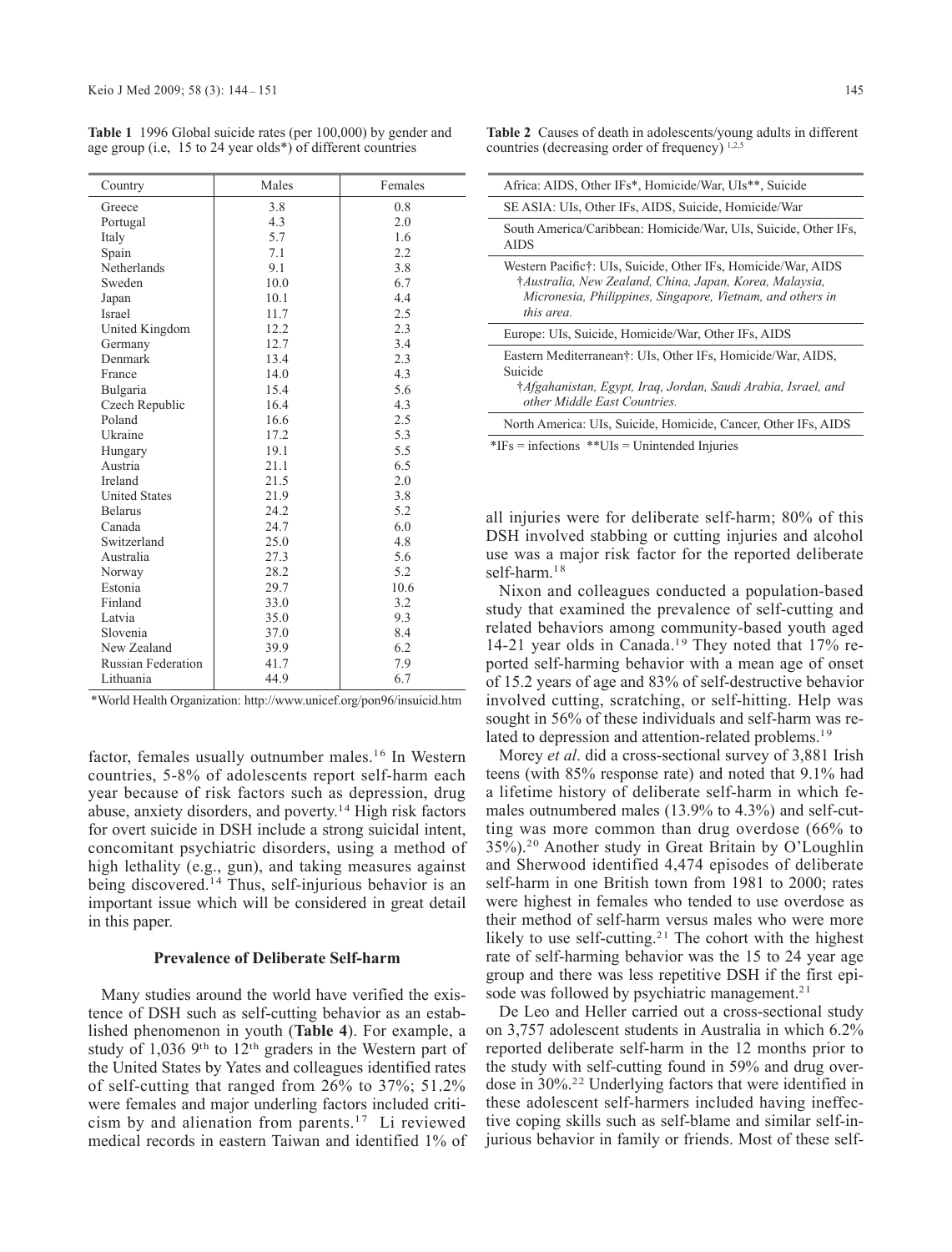Table 3 Methods of self-harm <sup>9-14</sup>

| 1. Drug Overdose                  |  |
|-----------------------------------|--|
| 2. Self-Poisoning                 |  |
| 3. Self-Cutting                   |  |
| 4. Other forms of self-mutilation |  |
| a. Self-hitting (battery)         |  |
| b. Pinching                       |  |
| c. Scratching                     |  |
| d. Biting                         |  |
| e. Burning                        |  |
| 5. Self-shooting                  |  |
| 6. Hanging                        |  |
| 7. Jumping from high places       |  |
| 8. Jumping into wells             |  |

harmers did not seek help before resorting to self-injurious behavior and thus, preventive programs for such behavior were recommended<sup>22</sup>

Ystgaard *et al*. conducted a self-report survey of 4,060 11th graders in Norway who were 15 to 16 years of age.23 One or more acts of self-harm were reported in 6.6% of these youth in which self-cutting was seen in 74% of the DSH versus 17% for drug overdose. Only 6.1% of the self-cutters had contact with hospital personnel versus 47% of those having a drug overdose. General identified underlying factors included low self-esteem, drug abuse, similar behavior in friends, and major conflicts with parents; similar behavior in family members was particularly significant in males who committed acts of self-harm.23 Specific factors in females with DSH included a history of sexual abuse, anxiety, impulsivity, parental divorce, and alcohol abuse.<sup>23</sup> Self-cutting and self-scratching behavior is increased in adult women diagnosed with drug-dependence disorders and also posttraumatic stress disorder (PTSD). 24

In a clinical study by Hawton *et al.*, 14,892 self-harm patients were identified in a United Kingdom general hospital gathered over a period of 23 years with 428 selfcutters versus 11,065 self-poisoners.25 The self-cutters were more often male, single, unemployed, had a history of deliberate self-harm, lived alone, and misused alcohol.<sup>25</sup> One study of adolescents (11-18 years of age with a mean age of 15) who were self-cutters and were seen in intensive psychiatric programs revealed a range of self-cutting behavior.<sup>26</sup> Those who are frequent self-cutters (i.e., over three times) were typically females who engage in high-risk behavior, such as sexual activity without consistent condom use and who had a history of sexual abuse.26 Matsumoto and colleagues showed that the prevalence for self-cutting and suicidal ideation in junior and senior high school students in Japan were 9.9% and 40% respectively.27

Setting fire to oneself is an unusual means of self-harm and suicide attempt that is seen more often in adults than in adolescents.<sup>28, 29</sup> Over an 11 year period (1994 to

**Table 4** Prevalence of deliberate self-harm (DSH) behavior from various studies

| Population                 | Prevalence                    |
|----------------------------|-------------------------------|
| $9th$ to 12 grade<br>(USA) | $26-37\%$ (self-cutting)      |
| Teens & Adults             | $1\%$ of all injuries; $80\%$ |
| (Taiwan)                   | self-cutting                  |
| 14-21 year olds            | 17% DSH; 83%: cutting,        |
| (Canada)                   | scratch, self-hitting         |
| 3,881 Irish                | 9.1% DSH; 66%:                |
| Teenagers                  | self-cutting                  |
| 3,754 Teens                | 6.2% DSH past 12 months       |
| (Australia)                | of survey                     |
| $4.060$ Teens              | 6.6% DSH; 74%:                |
| (Norway)                   | self-cutting                  |
| Teenagers                  | 9.8% DSH with                 |
| (Japan)                    | self-cutting                  |
|                            |                               |

2005), 1,745 patients were admitted to a tertiary care burn unit in the United Kingdom; this included 41 patients with a mean age of  $29 \pm 12$  years who had a burn following an assault and 86 patients (mean age of  $37 \pm$ 12) who had self-induced burns.30 Gasoline, accelerants, and other flammable liquids were the means used for the burns and the rate of mortality was 29% in the self-burn patients.

In summary, deliberate self-harm is a widespread yet often hidden problem in adolescents, especially females, which shows both similarities and differences internationally.<sup>31</sup>

#### **Etiology of Deliberate Self-harm**

Ecological models have been commonly used to understand suicide and related behavior, where an individual's behavior is seen as a result of the interaction of different ecological systems (**Table 5**). For example, Shagle and Barber used a social-ecological framework to analyze adolescent suicidal ideation where family, school, peers and religion were proposed to influence adolescent suicidal ideation via self-derogation.<sup>32</sup> Jackson and Nuttall<sup>33</sup> and Perkins and Hartless<sup>34</sup> similarly supported the use of an ecological risk-factor model for examining suicidal behavior in children and adolescents.

With reference to the personal system, research findings show that hopelessness was related to suicide and related behavior.35, 36 Previous research also showed that adolescents with affect dysregulation,<sup>37</sup> problem solving deficits,<sup>38</sup> and low self-esteem<sup>39</sup> had increased chance of suicide. With specific reference to the role of emotions in deliberate self-harm, adolescents engage in non-suicidal self-injury to influence behaviors of others and to deal with internal emotions.40 Two pathways to selfwounding have been identified: cutting may result when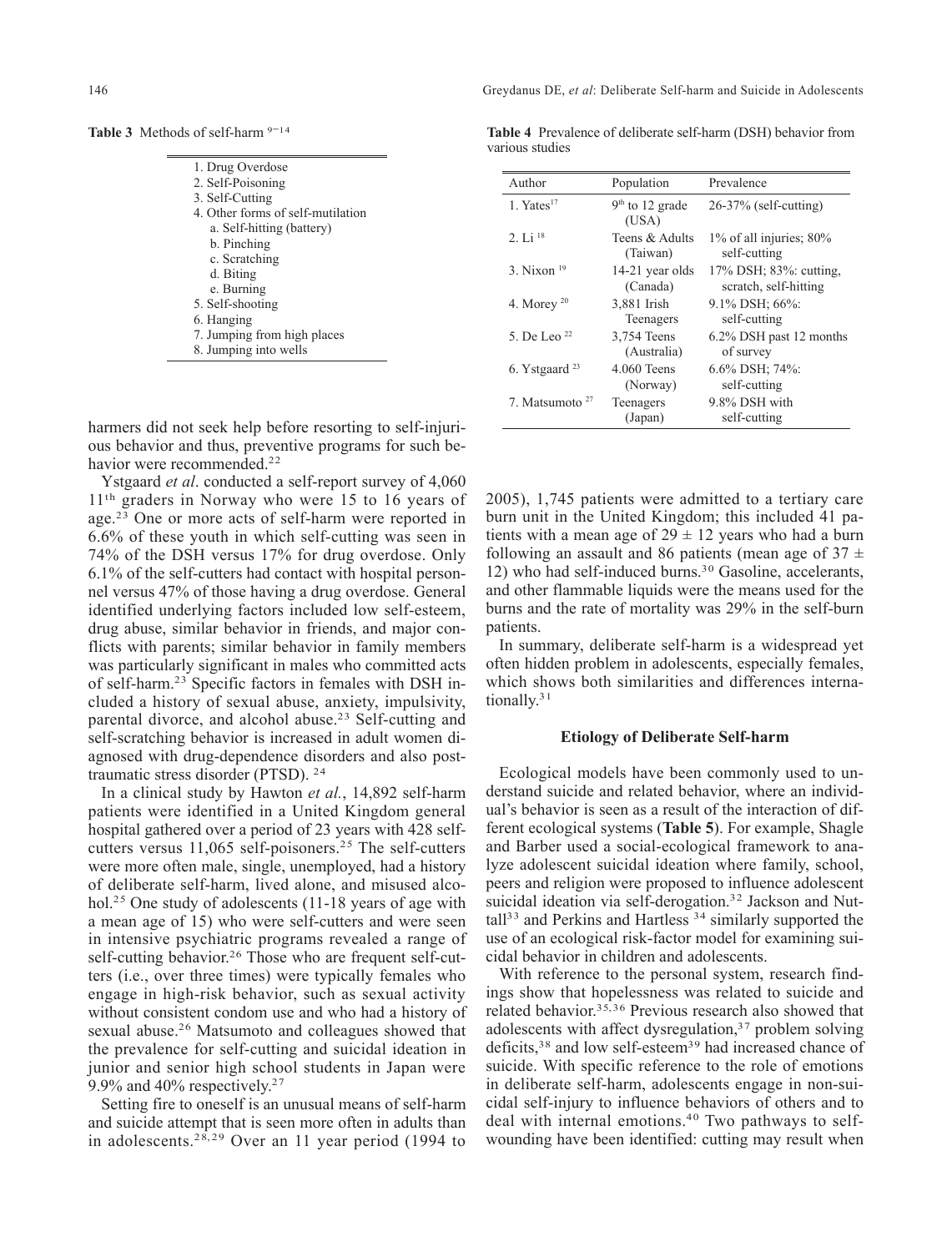**Table 5** Etiology of deliberate self-harm

| 1. Suicidal ideation                   |  |
|----------------------------------------|--|
| 2. Feelings of hopelessness            |  |
| 3. Low self-esteem                     |  |
| 4. Depression                          |  |
| 5. Impulsivity                         |  |
| 6. Family dysfunction and conflict     |  |
| 7. Bullying and intimidation in school |  |
| 8. Poverty                             |  |
| 9. Others (See text)                   |  |
|                                        |  |

there is a steady increase of tension until a threshold is reached (the "spring" path), or as a result of the "switching on" of the impulse (the "switch-path"). Dissociation during cutting and a craving for cutting were more often associated with switching to this impulse.<sup>17,41</sup> Furthermore, two main personal characteristics in adolescent self-harmers are having overwhelmingly negative emotion and self-derogation. Reasons noted for the non-suicidal self-injury include efforts to resist thoughts of suicide, expression of self-anger or disgust, resolve times of dissociation, influence others, or seek help from others.42, 43

Research findings also showed that deliberate selfharm was related to individual psychological well-being. A study of 201 adolescents in a juvenile detention center in Japan noted that 16.4% had cut themselves at least once and 35% had burned themselves at least once.<sup>44</sup> Those who had both self-cutting and self-burning behaviors had increased rates of depression and dissociation while those who had self-burning without cutting had less psychopathology. Studies also demonstrated that factors underlying deliberate self-harm included different forms of psychopathologies,<sup>45</sup> such as schizophrenia, major depression, and substance abuse disorders;<sup>28,46,47</sup> there is an association of drug abuse (including alcohol abuse) and eating disorders with some self-injurers.<sup>48</sup> Deliberate self-harm is also associated with personality disorders.49,50 However, self-cutting can also arise de novo without any overt history of trauma or borderline personality disorder.51

Nevertheless, the type of self-harm does not necessarily identify the seriousness of the underlying psychopathology. Cryole, for example, studied 280 college undergraduates and noted that 31% had "minor" self-harming behavior characterized by skin picking or fingernail biting over the previous three years; 20% had "major" selfinjurious behavior with self-cutting and self-burning.<sup>52</sup> Both groups were associated with underlying psychopathology, including disordered eating patterns (with negative self-esteem),<sup>53</sup> negative thinking,<sup>53</sup> impulsivity, somatic issues, and obsessive-compulsive issues.<sup>31</sup>

From the family perspective, different family processes are postulated to be related to adolescent suicidal behavior. Richman<sup>54</sup> proposed that communication disturbances and excessive secretiveness were family factors that might lead to heightened suicidal behavior. Research findings demonstrated that parent-adolescent communication was associated with adolescent suicidal ideation and adolescent deliberate self-harm.55, 56 Syed and Khan showed that family conflict was the main factor contributing to deliberate self-harm in young people in Pakistan.57 Besides, a major factor often found in many selfcutting youth is severe family dysfunction that induces variable states of depersonalization and an altered state of mind or dissociation.58, 59 Finally, self-cutting may be noted in youth who suffer from sexual or physical abuse,  $49,60,61$  severe family neglect,  $62$  early separation from parents, being homeless, and running from home.<sup>63</sup> Other research notes the importance of parental alienation (with intense parental criticism) in adolescents with non-suicidal self-injury (NSSI such as self-cutting, selfhitting, self-burning). $17$ 

Studies have indicated that peer factors are related to adolescent suicide and related behavior. Research studies showed that number of friends and relationship problems with peers (e.g. conflict, bully-victim problem, intimidation) were significantly related to the degree of suicidal ideation.64 Intense conflicts with peers can induce DSH especially being a victim of bullying.65 Such internal conflicts can result in attention-seeking behavior and impulsivity that leads to DSH.11 Self-cutting may occur in attempts to relieve "a terrible state of mind" in those engaged in such behavior.<sup>31</sup> The self-cutting behavior, though confusing to others, often serves as a way of releasing intense and unbearable pain from suppressed negative feelings driven by underlying depression and anxiety from conflicts with family and/or peers.12,19,66-68 On the other hand, social support was found to be an important protective factor against suicidal ideation.<sup>69</sup>

There are studies showing that macro socio-cultural factors are related to deliberate self-harm in adolescents. Social integration and social regulation were found to be negatively related to suicide in the United States from 1930 to 2000.70 Hawton *et al*. found that socioeconomic deprivation was related to deliberate self-harm.<sup>71</sup> In an attempt to examine the relationship between area characteristics, individual characteristics and self-harm repetition, Johnston and colleagues showed that four individual factors (i.e., previous self-harm attempts, history of psychiatric treatment, employment status, and marital status) and proportion of Caucasian people in an area were related to deliberate self-harm.<sup>72</sup> Added to this, Wenz also reported that low economic status was related to self-injury rates.73 Self-burning may occur as a result of war-induced post-traumatic stress disorder and may also be encouraged by media accounts of such incidents.74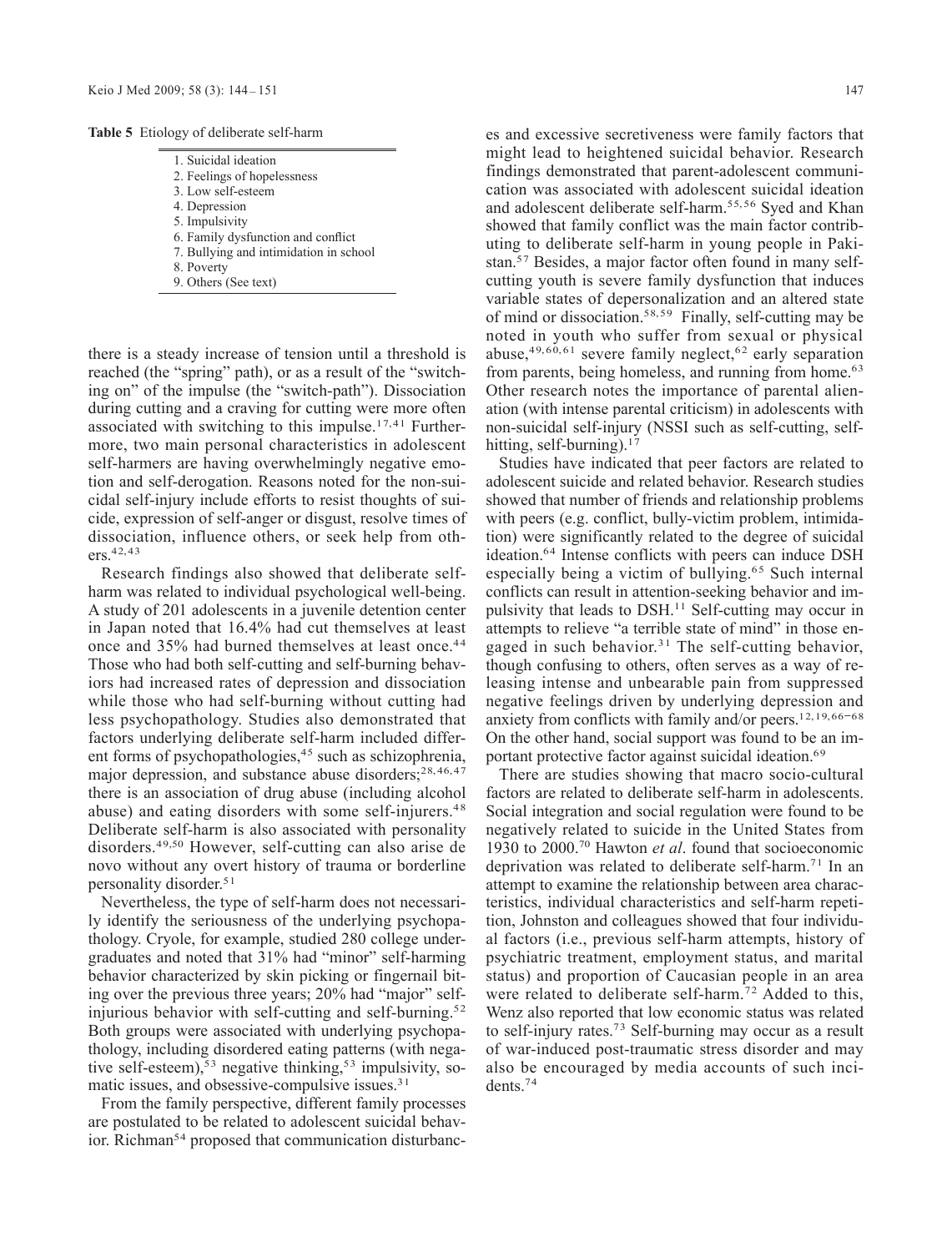#### **DSH and Risk for Suicide**

Though youth with evidence of deliberate self-harm such as self-cutting vary widely in the underlying causes, all youth with evidence of DSH must be taken seriously and carefully evaluated for risk of eventual or completed suicide.<sup>75</sup> If underlying factors are not corrected (such as psychiatric problems as well as chronic conflicts with peers or parents), these acts of DSH can become repetitive, involve severe self-mutilation and multiple methods of DSH,65,75 increased depression with suicidal ideation, and also suicide attempts stemming from very negative attitudes towards life. $68$  Suicide is usually the result of chronic problems in those who are self-cutters; however, acute reactions can also lead to suicide in infrequent situations.68

The overall risk of suicide increases after a self-harm episode over time, with a 1.7% increase after 5 years, 2.4% at 10 years, and 3.0% at 15 years.76 Approximately 5% of self-harm patients seen at an emergency department or hospital commit suicide within 9 years of the self-harm incident.<sup>14</sup> Males with bulimia and males who experience analgesia during self-cutting are especially at risk for suicide.59, 7 7 Youth who cut their wrists have higher suicide risks than arm-cutters, though the latter is associated with more dissociation.78 Children who suffer from sexual abuse later developed increased risks for selfcutting behavior with increased association with eating disorders and suicidal ideation.<sup>60</sup> In a study of  $11,583$ patients with deliberate self-harm in Oxford, England from 1978 to 1997, 39% had repeated DSH and the highest risk for suicide was found in females with multiple DSH episodes.<sup>79</sup>

#### **Management**

It is important not to assume that the youth's self-cutting behavior is "harmless" and only reflects "harmless" attention-seeking behavior.<sup>11</sup> Self-cutters are not a homogenous group and all should be considered at high risk of suicide that requires careful evaluation and management in this regard.<sup>80</sup> For example, adults may be wrongfully accused of inducing burns in children unless a careful forensic examination takes place to identify self-induced burns versus assault with burns.<sup>81</sup> The Internet may encourage self-harming behavior by normalizing and encouraging such behavior among adolescents.82 Thus, it is important for clinicians to ask about DSH and correct any misconception of normalcy with regard to any DSH behavior. An evaluation by the clinician may reveal skin trauma consistent with previously undiagnosed self-cutting.83 Youth who engage in selfcutting behaviors have increased risk for various highrisk behaviors and should be asked about sexual activity, condom use if sexually active, history of sexually transmitted diseases, and illicit drug use.<sup>84</sup>

Unfortunately, most self-cutters do not come to the attention of healthcare providers.<sup>20</sup> In a study of young adults with DSH, only half sought help from professionals and those who did rated the care they received in a hospital emergency department as poor.<sup>85</sup> The risk for suicide increases with time after this behavior, as noted before, and it is best to provide thorough protection and intensive monitoring rather than ignore the DSH, potentially ending up with a later suicide.<sup>11</sup> Multiple intervention modalities can be used to manage DSH, including group therapy, school-based interventions, hospitalization, art therapy, and anti-depressant medication for depression.17 Therapy needs to build skills for improved communication skills, management of stress, and development of positive coping mechanisms.40 Those engaged in repetitive self-wounding need intensive therapy.40 Monitoring deliberate self-harm presentations to general hospitals is also important.<sup>86</sup>

In a meta-analysis of suicide data from 18 studies, there was no evidence that intervention after self-harm actually reduced later suicide.87 Thus, more research on successful intervention strategies is clearly needed. Factors leading to successful intervention include having a trusting relationship with a health care professional, the availability of support during times of crisis, intensive management of concurrent psychiatric illness, and continuing support of family and friends.<sup>14</sup>

Preventive programs should be developed that will allow methods of managing stress and problem-solving.<sup>68</sup> Mitchell and Ybarra also suggested that chat room and instant messaging should be added to telephone hotlines to prevent deliberate self-harm.<sup>88</sup> However, Fortune and colleagues pointed out that "little is known about young peoples' views on prevention of DSH."89

#### **Existing Research Gaps and Future Research Directions**

Although much work has been done to examine the phenomenon of deliberate self-harm in young people, a survey of the literature shows that existing studies on deliberate self-harm, particularly on self-cutting, are not adequate. For example, a computer search of PsycINFO using the key word "self-cutting" in November 2008 showed that there were only 103 citations. Obviously, more research in this area should be conducted.

Regarding future research in this area, there are several major possible directions. In the first place, although the present review shows that ecological factors at the individual, interpersonal and family contexts are related to deliberate self-harm, there are at least two areas that should be further researched. First, systematic studies on the role of spirituality in deliberate self-harm are few. A computer search of PsycINFO using the key word "selfharm" and "spirituality" in October 2008 showed that there was no related citation. As deliberate self-harm is a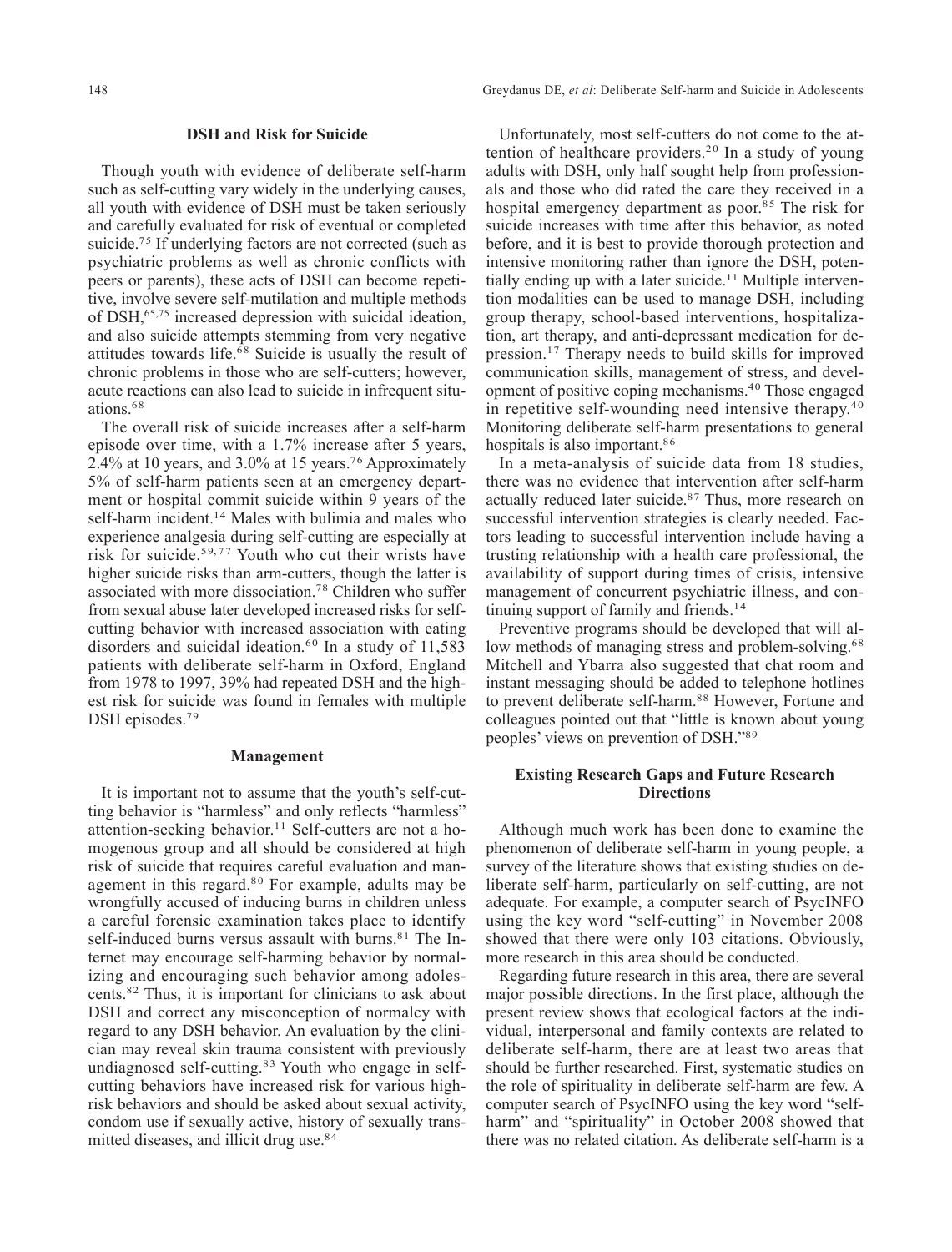precursor to actual suicidal attempts which might lead to termination of life, it is both theoretically and practically important to explore the possible role of spirituality such as life meaning in self-harmers. As spirituality is a growing concern in the mental health contexts,  $90, 91$  more work along this line should be carried out. Second, although the present review highlights the importance of family processes in deliberate self-harm, further work is needed to examine how specific family processes such as different types of parental control and parental marital qualities and related experiences are related to deliberate self-harm.<sup>92</sup> As deliberate self-harm is commonly regarded as a signal to seek help, how family processes may inhibit the healthy help-seeking processes among adolescents should be explored.

Third, most of the existing studies investigating the antecedents and consequences of deliberate self-harm are cross-sectional studies. Although cross-sectional studies can help to identify the correlates of deliberate self-harm, causal relationships involved cannot be clearly established. Fourth, this literature review reveals that with a few exceptions, quantitative methods have been primarily used to study deliberate self-harm. While a post-positivistic approach represents the dominant research paradigm in medical and social science research, its limitations should be duly acknowledged. Methodologically, it would be illuminating if qualitative research adopting constructionist orientations could be carried out in future. Fifth, comparative studies should be conducted to examine deliberate self-harm in different communities. As commented by Madge *et. al.*, "there is little reliable comparative international information on its extent or characteristics" (p.667).<sup>93</sup> In view of the rising suicide figures in different non-Western communities such as Hong Kong,<sup>94</sup> comparisons regarding deliberate selfharm among different communities would be important.

Finally, research on intervention programs for deliberate self-harm should be carried out. For tertiary prevention, relative efficacy of different intervention approaches should be examined. For secondary prevention, identification of adolescents with self-harming behavior that deserves professional attention at an earlier stage is important. This requires the development of screening instruments with good psychometric properties. Similarly, primary prevention programs that reduce young people's likelihood of engaging in deliberate self-harm is of paramount importance. Based on the perspective of positive youth development, it is argued that strengthening young people's psychosocial competence and developmental assets in young people would reduce their likelihood to engage in deliberate self-harm behavior.<sup>95, 96</sup>

#### **Summary**

Deliberate self-harm is a widespread yet often hidden problem in adolescents, especially females, which shows both similarities and differences internationally.<sup>31</sup> Two main characteristics of DSH noted are negative emotion and self-derogation. Reasons for non-suicidal self-injury include efforts to resist suicidal thoughts, expression of self-anger or disgust, resolve times of dissociation, influence others, or seek help from others.<sup>42, 43</sup> There is an association of drug abuse (including alcohol abuse) and eating disorders with self-injurious behavior.<sup>48</sup> There are various subgroups of self-cutters and most are not at high risk for suicide.<sup>97</sup> However, all acts of self-injury should be taken seriously by healthcare professionals and comprehensive therapy offered to any adolescent with a history of self-injury or DSH. Programs for suicide prevention should be implemented for youth who are at risk for suicide, including those who self-injure themselves.<sup>2, 3, 22, 98-100</sup> More research on deliberate selfharm should be carried out with reference to the research gaps identified in this paper.

#### **References**

- 1. Greydanus DE, Patel DR, Pratt HD, editors: Essential Adolescent Medicine. New York: McGraw-Hill; 2006
- 2. Greydanus DE, Calles Jr. JL: Suicide in children and adolescents. Prim Care: Clinics in Office Practice 2007; **34**: 259-274
- 3. Greydanus DE, Ryan SA, Calles Jr. JL: Adolescent Suicide. American Academy of Pediatrics PREP Audio 2007; **2**
- 4. Mann JJ, Apter A, Bertolote J, Beautrais A, Currier D, Haas A, *et al*: Suicide prevention strategies: a systematic review. JAMA 2005; **294**: 2064-2074
- 5. Barker G: What about boys: a literature review in the health and development of adolescent boys. WHO Department of Child and Adolescent Health and Development. Geneva: Switzerland; 2000
- Brown P: Choosing to die- a growing epidemic among the young. B World Health Organ 2001; **79**: 1175-1177
- 7. Diekstra R: Suicide and the attempted suicide: an international perspective. Acta Psychiat Scand 1989; **80**: 1-24
- 8. Issacson G, Rich CL: Management of patients who deliberately harm themselves. BMJ 2001; **322**: 213-215
- 9. Clarke T, Baker P, Watts CJ, Henderson H, Evans T, Sherr L: Selfharm in younger people: audit of prevalence and provision. Psychol Health Med 2001; **6**: 349-359
- 10. Lowenstein LF: Youths who intentionally practice self-harm. In: Merrick J, Zalsman G, editors. Suicidal Behavior in Adolescence. London: Freund Publishing House LTD; 2005; 95-104
- 11. Lowenstein LF: Youths who intentionally practice self-harm: review of recent research 2001-2004. Int J Adolesc Med Health 2005; **17**: 225-230
- 12. Yip KS, Ngan MY, Lam I: An exploration of peer influence and response to adolescent self-cutting behavior in Hong Kong. Smith College Studies Soc Work 2002; **72**: 379-401
- 13. Yip KS, Ngan MY, Lam I: Pattern adolescent self-cutting in Hong Kong: reports from school social workers. Int J Adolesc Youth 2003; **11**: 135-155
- 14. Skegg K: Self-harm. Lancet 2005; **366**: 1471-1483
- 15. Vajani M, Annest JL, Crosby AE, Alexander JD, Millet LM: Nonfatal and fatal self-harm injuries among children aged 10-14 years — United States and Oregon, 2001-2003. Suicide Life Threat 2007; **37**: 493-506
- 16. Lundh LG, Karim J, Quilisch E: Deliberate self-harm in 15 year old adolescents: a pilot study with modified version of the Deliberate Self-Harm Inventory. Scand J Psychol 2007; **48**: 33-41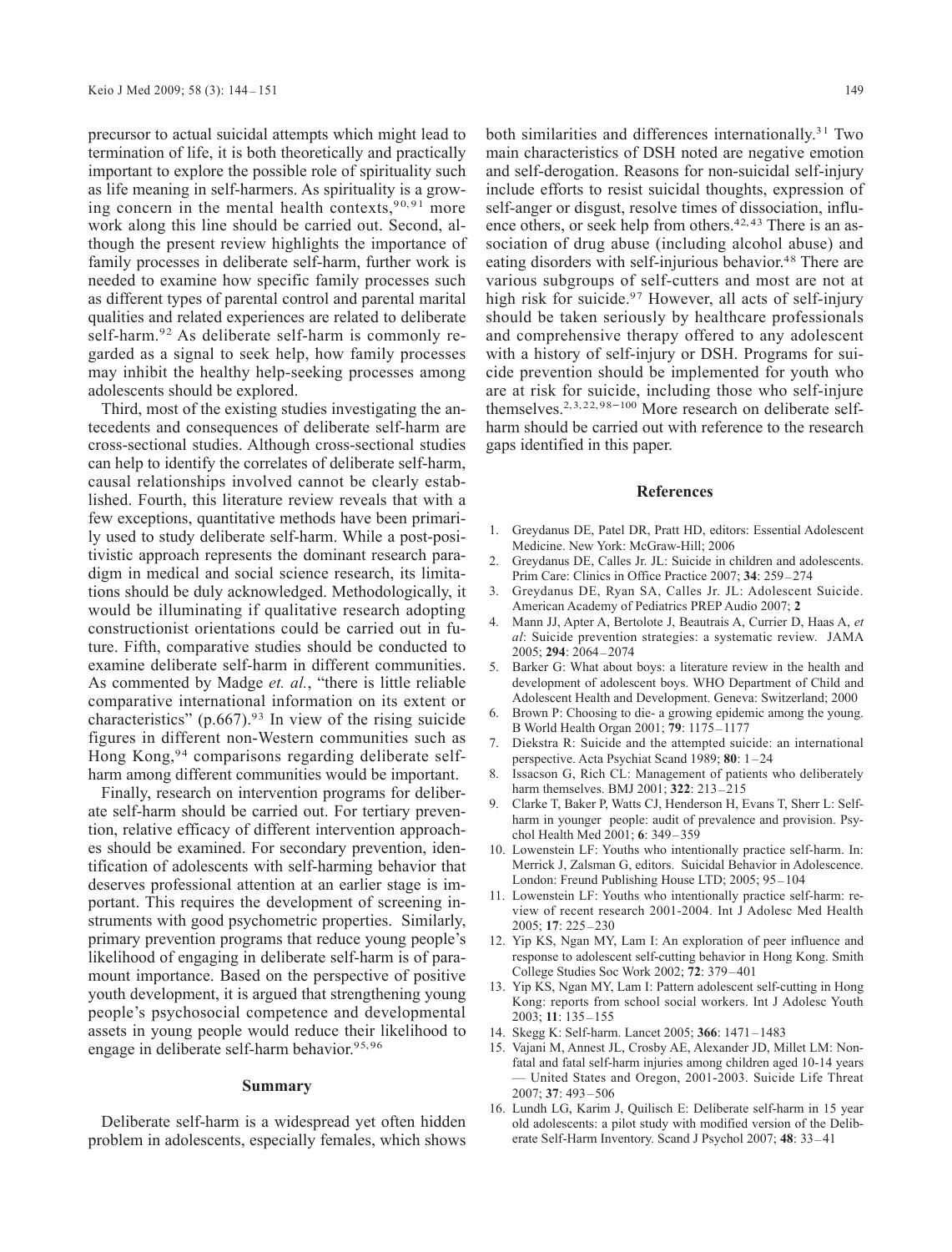- 17. Yates TM, Tracy AJ, Luthar SS: Nonsuicidal self-injury among "privileged" youths: longitudinal and cross-sectional approaches to developmental process. J Consult Clin Psychol 2008; **76**: 52- 62
- 18. Li YM: Deliberate self-harm and relationship to alcohol use at an emergency department in eastern Taiwan. Kaohsiung J Med Sci 2007; **23**: 247-253
- 19. Nixon MK, Cloutier P, Jansson SM: Nonsuicidal self-harm in youth: a population- based survey. CMAJ 2008; **178**: 306-312
- 20. Morey C, Corcoran P, Arensman E, Perry IJ: The prevalence of self-reported deliberate self-harm in Irish adolescents. BMC Public Health 2008; **8**: 79
- 21. O'Loughlin S, Sherwood J: A 20-year review of trends of deliberate self-harm in a British town, 1981-2000. Soc Psych Psych Epid 2005; **40**: 446-453
- 22. De Leo D, Heller TS: Who are the kids who self-harm? An Australian self-report school survey. Med J Australia 2004; **181**: 140-144
- 23. Ystgaard M, Reinholdt NP, Husby J, Mehlum L: Deliberate selfharm in adolescents. Tidsskr Nor Laegeforen 2003; **123**: 2241- 2245
- 24. Harned MS, Najavits LM, Weiss RD: Self-harm and suicidal behavior in women with comorbid PTSD and substance dependence. Am J Addict 2006; **15**: 392-395
- 25. Hawton K, Harriss L, Simkin S, Bale E, Bond A: Self-cutters: patient characteristics compared with self-poisoners. Suicide Life Threaten 2004; **34**: 199-208
- 26. Brown LK, Houck CD, Grossman CI, Lescano CM, Frenkel JL: Frequency of adolescent self-cutting as a predictor of HIV risk. J Dev Behav Pediatr 2008; **29**: 161-165
- 27. Matsumoto T, Imamura F, Chiba Y, Katsumata Y, Kitani M, Takeshima T: Prevalences of lifetime histories of self-cutting and suicidal ideation in Japanese adolescents: differences by age. Psychiat Clin Neuros 2008; **62**: 362-364
- 28. Thombs BD, Bresnick MG, Magyar-Russell G: Who attempts suicide by burning? an analysis of age patterns of mortality by selfinflicted burning in the United States. Gen Hosp Psychiat 2007; **29**: 244-250
- 29. Rashid A, Gowar JP: A review of the trends of self-inflicted burns. Burns 2004; **30**: 573-576
- 30. Malic CC, Karoo RO, Austin O, Phipps A: Burns inflicted by self or by others- an 11 year snapshot. Burns 2007; **33**: 92-97
- 31. Madge N, Hewitt A, Hawton K: Deliberate self-harm within an international community sample of young people: comparative findings from the Child and Adolescent Self-harm in Europe (CASE) Study. J Child Psychol Psyc 2008; **49**: 667-677
- 32. Shagle SC, Barber BK: A social-ecological analysis of adolescent suicidal ideation. Am J Orthopsychiat 1995; **65**: 114-124
- 33. Jackson H, Nuttall RL: Risk for preadolescent suicidal behavior: An ecological model. Child Adol Social Work J 2001; **18**: 189- 203
- 34. Perkins DF, Hartless G: An ecological risk-factor examination of suicide ideation and behavior of adolescents. J Adolescent Res 2002; **17**: 3-26
- 35. Rutter PA, Behrendt AE: Adolescent suicide risk: four psychosocial factors. Adolescence 2004; **39**: 295-302
- 36. Warman DM, Forman EM, Henriques GR, Brown GK, Beck AT: Suicidality and psychosis: Beyond depression and hopelessness. Suicide Life Threaten 2004; **34**: 77-86
- 37. Khan AU: Heterogeneity of suicidal adolescents. J Am Acad Child Adoles Psych 1987; **26**: 92-96
- 38. Asarnow JR, Carlson GA, Guthrie D: Coping strategies, self-perceptions, hopelessness, and perceived family environments in depressed and suicidal children. J Consult Clin Psych 1987; **55**: 361 -366
- 39. Kelly TM, Lynch KG, Donovan JE, Clar DB: Alcohol use disorders and risk factor interactions for adolescent suicidal ideation

and attempts. Suicide Life Threaten 2001; **31**: 33-40

- 40. Lloyd-Richardson EE, Perrine N, Dierker L, Kelley ML: Characteristics and functions of non-suicidal self-injury in a community sample of adolescents. Psychol Med 2007; **37**: 1183-1192
- 41. Huband N, Tantam D: Repeated self-wounding: women's recollection of pathways to cutting and of the value of different interventions. Psychol Psychother 2004; **77**: 413-428
- 42. Klonsky ED, Muehlenkamp JJ: Self-injury: a research review for the practitioner. J Clin Psychol 2007; **63**: 1045-1056
- 43. Walsh B: Clinical assessment of self-injury: a practical guide. J Clin Psychol 2007; **63**: 1057-1068
- 44. Matsumoto T, Yamaguchi A, Chiba Y, Takeshi A, Eizo I, Yoshio H: Self-burning versus self-cutting: patterns and implications of self-mutilation; a preliminary study of differences between selfcutting and self-burning in a Japanese juvenile detention center. Psychiatry Clin Neurosci 2005; **59**: 62-69
- 45. Fergusson DM, Michael T, Lynskey MT: Suicide attempts and suicidal ideation in a birth cohort of 16-year-old new Zealanders. J Am Acad Child Adolesc Psych 1995; **34**: 1308-1317
- 46. Tsati E, Iconomou T, Tzivaridou D, Keramidas E, Papadopoulos S, Tsoutsos D: Self-inflicted burns in Athens, Greece: a six-year retrospective study. J Burn Care Rehabil 2005; **26**: 75-78
- 47. James WA, Frierson RL, Balajepalli B, Lippmann SB: Suicide attempts by burning. J Ky Med Assoc 2006; **104**: 459-467
- 48. Favaro A, Ferrara S, Santonastaso P: Self-injurious behavior in a community sample of young women: relationship with childhood abuse and other types of self- damaging behaviors. J Clin Psychiat 2007; **68**: 122-131
- 49. Favaro A, Santonastaso P, Monteleone P: Self-injurious behavior and attempted suicide in purging bulimia nervosa: associations with psychiatric comorbidity. J Affect Disord 2008; **105**: 285-289
- 50. Paris J: Half in love with easeful death: the meaning of chronic suicidality in borderline personality disorder. Harvard Rev Psychiat 2004; **12**: 42-48
- 51. Marchetto MJ: Repetitive skin-cutting: parental bonding, personality, and gender. Psychol Psychother 2006; **79**: 445-459
- 52. Croyle KL, Waltz J: Subclinical self-harm: range of behaviors, extent, and associated characteristics. Am J Orthopsychiat 2007; **77**: 332-342
- 53. Bjärehed J, Lundh LG: Deliberate self-harm in 14-year-old adolescents: how frequent is it, and how is it associated with psychopathology, relationship variables, and styles of emotional regulation? Cogn Behav Ther 2008; **37**: 26-37
- 54. Richman J: Family therapy for suicidal people. New York: Springer; 1986
- 55. Portzky G, de Wilde EJ, van Heeringen K: Deliberate self-harm in young people: differences in prevalence and risk factors between the Netherlands and Belgium. Eur Child Adoles Psy 2008; **17**: 179 -186
- 56. Stivers C: Parent-adolescent communication and its relationship to adolescent depression and suicide proneness. Adolescence 1988; **23**: 291-295
- 57. Syed EU, Khan MM: Pattern of deliberate self-harm in young people in Karachi, Pakistan. Crisis: The Journal of Crisis Intervention and Suicide Prevention 2008; **29**: 159-163
- 58. Wolfradt U, Veith C, Jany C, Frank D: Depersonalization and selfmutilation: An empirical study. Zeitschrift Klin Psychol Psychiatrie Psychotherapie 2002; **50**: 75-90
- 59. Matsumoto T, Yamaguchi A, Asami T, Okada T, Yoshikawa K, Hirayasu Y: Characteristics of self-cutters among male inmates: association with bulimia and dissociation. Psychiatry Clin Neurosci 2005; **59**: 319-326
- 60. Murray CD, MacDonald S, Fox J: Body satisfaction, eating disorders and suicide ideation in an Internet sample of self-harmers reporting and not reporting childhood sexual abuse. Psychol Health 2008; **13**: 29-42
- 61. Yates TM, Carlson EA, Egeland B: A prospective study of child